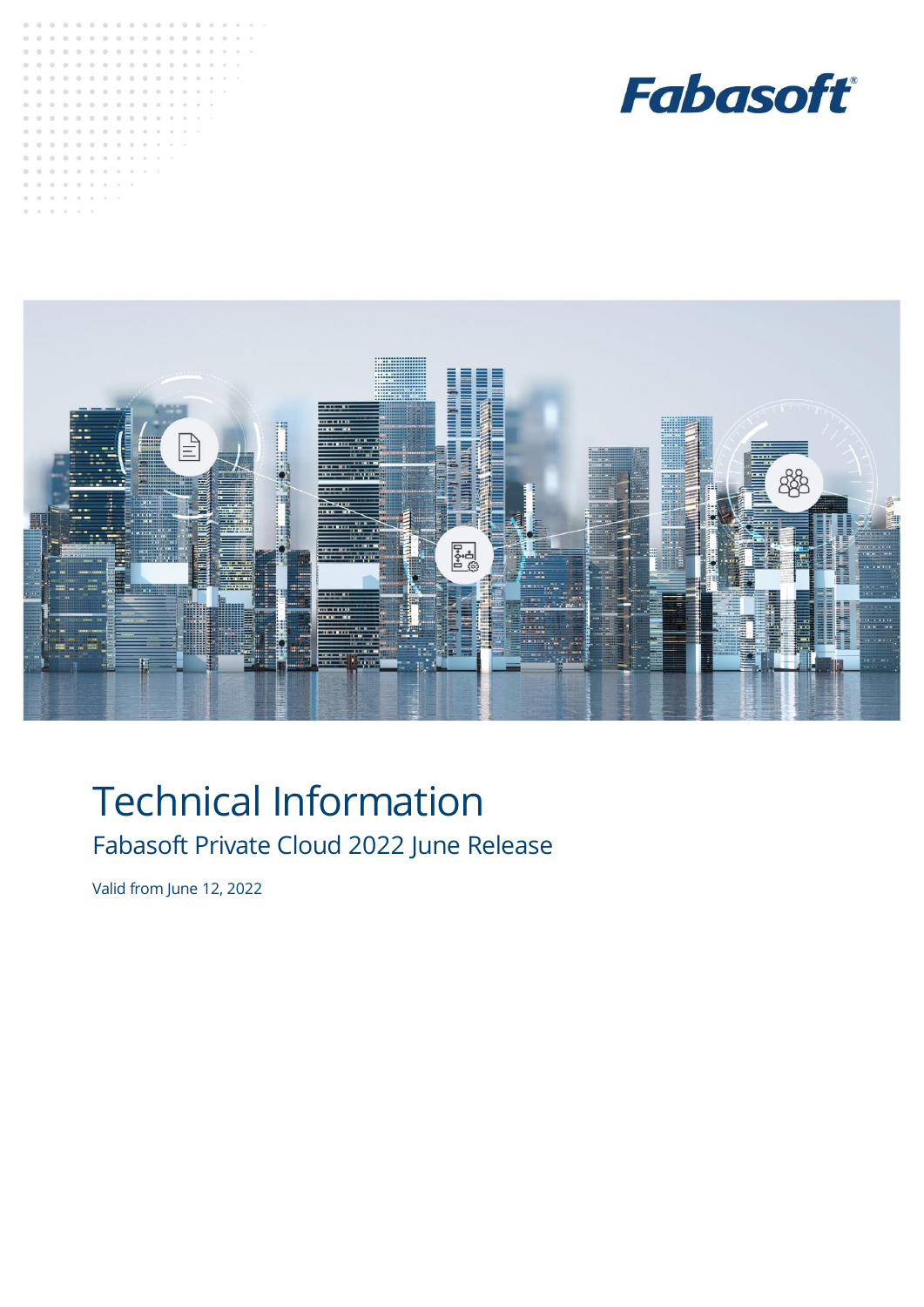Copyright © Fabasoft R&D GmbH, Linz, Austria, 2022.

All rights reserved. All hardware and software names used are registered trade names and/or registered trademarks of the respective manufacturers.

No rights to our software or our professional services, or results of our professional services, or other protected rights can be based on the handing over and presentation of these documents.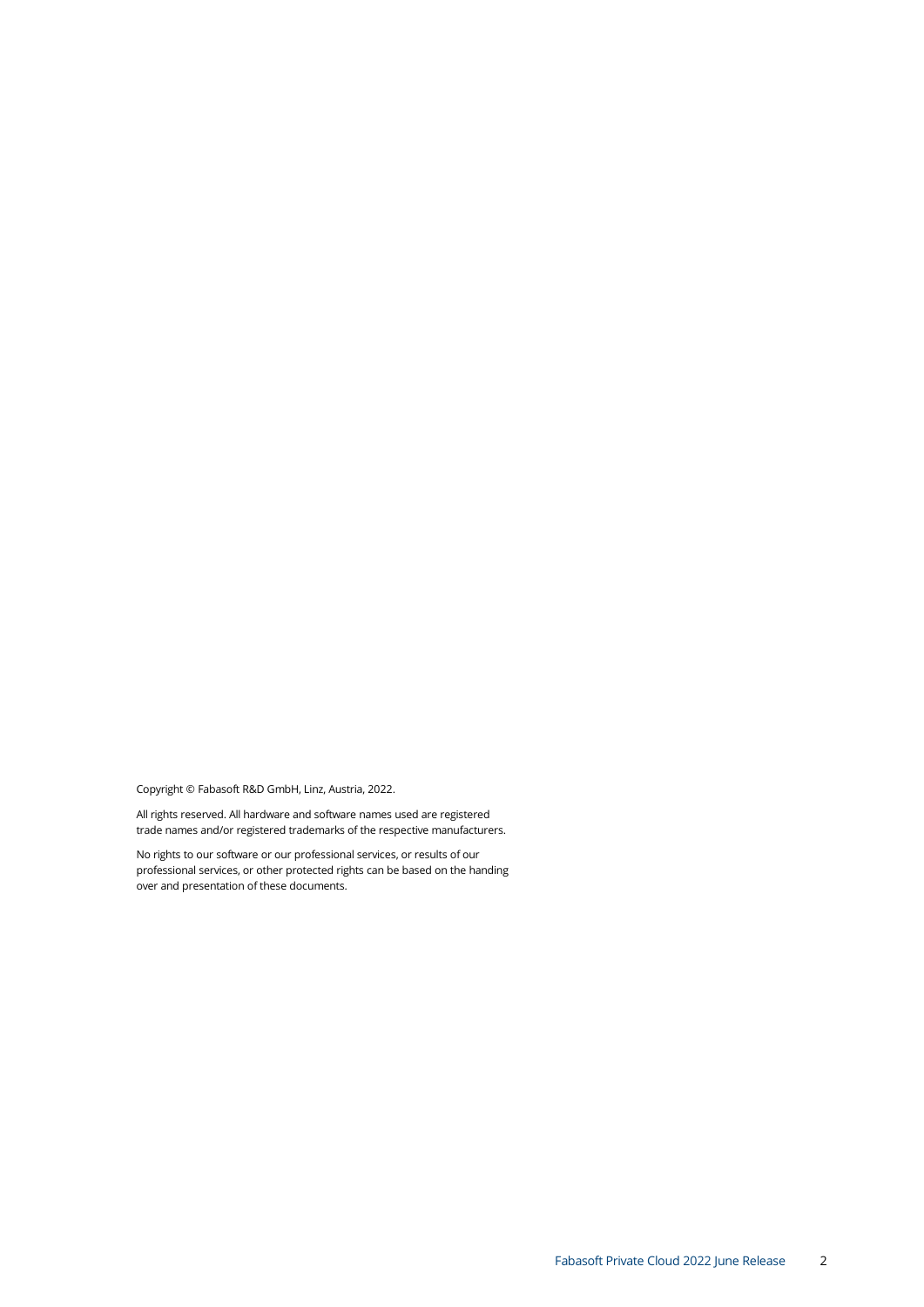# Contents

| $\overline{4}$ |
|----------------|
|                |
|                |
|                |
|                |
|                |
|                |
|                |
|                |
|                |
|                |
|                |
|                |
|                |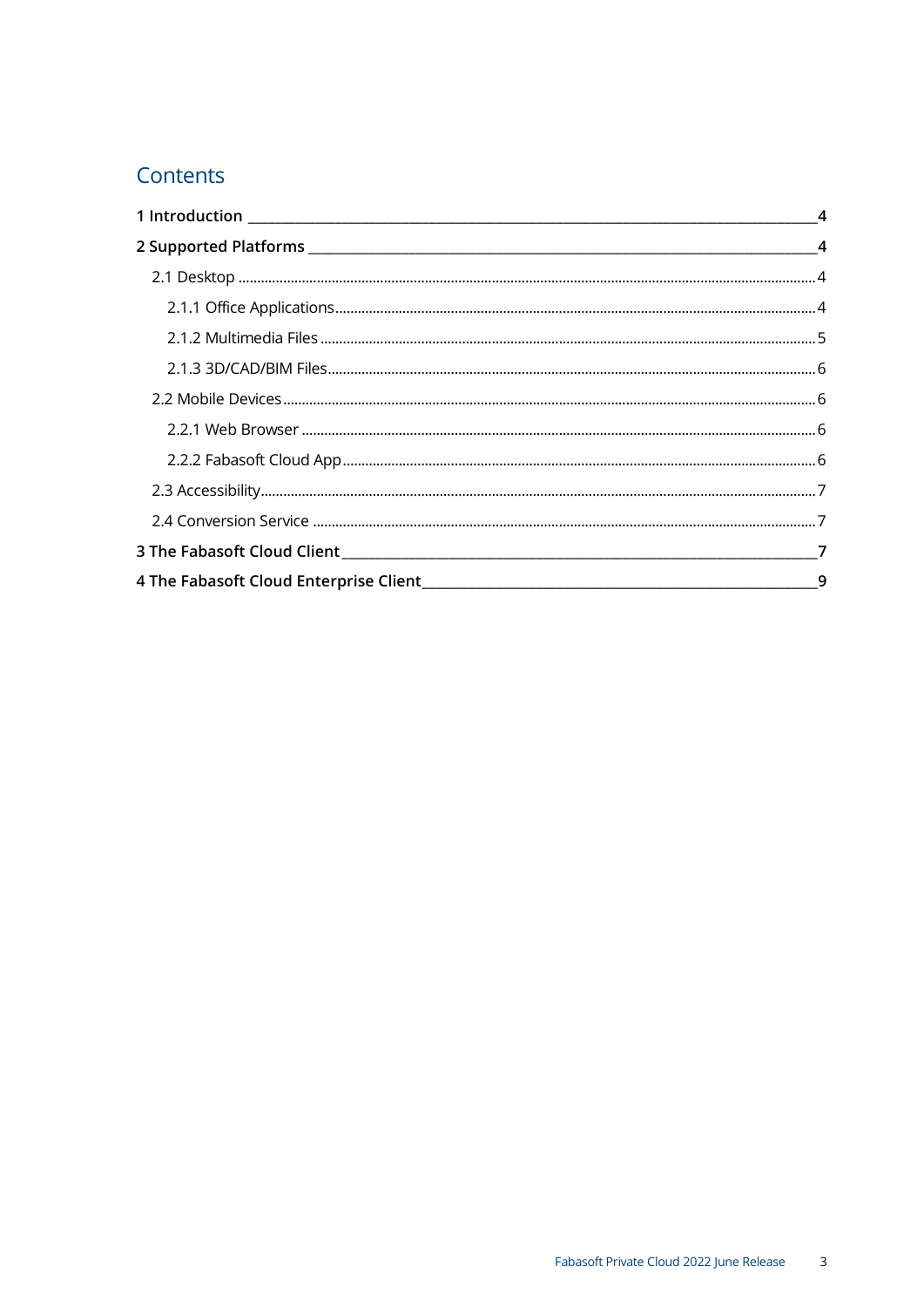# <span id="page-3-0"></span>1 Introduction

This document provides technical details for the usage of the Fabasoft Private Cloud.

# <span id="page-3-1"></span>2 Supported Platforms

The Fabasoft Private Cloud supports the following third-party products.

#### <span id="page-3-2"></span>2.1 Desktop

The Fabasoft Private Cloud can be used with the following web browsers:

- Microsoft Edge
- Mozilla Firefox
- Google Chrome
- Apple Safari

The following reference platforms provide optimal functionality and performance:

- Microsoft Windows 10 (21H2) (x64)
- or

Microsoft Windows 11 (21H2) (x64)

- o Microsoft Edge 101.0 (as desktop program)
- o Mozilla Firefox 100.0 (as desktop program)
- o Google Chrome 101.0 (as desktop program)
- Apple macOS 12.4 (x64, Apple M1)
	- o Apple Safari 15.5
	- o Mozilla Firefox 100.0
	- o Google Chrome 101.0
- Ubuntu 20.04 (x64) with Xorg window system
	- o Mozilla Firefox 100.0

#### <span id="page-3-3"></span>2.1.1 Office Applications

The Fabasoft Cloud Client enables you to open, edit, and save documents directly from and to the cloud via the corresponding third-party products. The following reference versions are tested and approved:

- Adobe InDesign 2021
- Adobe Illustrator 2021
- Adobe Photoshop 2021
- Adobe Reader DC
- Apple Keynote 11.2
- Apple Numbers 11.2
- Apple Pages 11.2
- Apple Calendar 11.0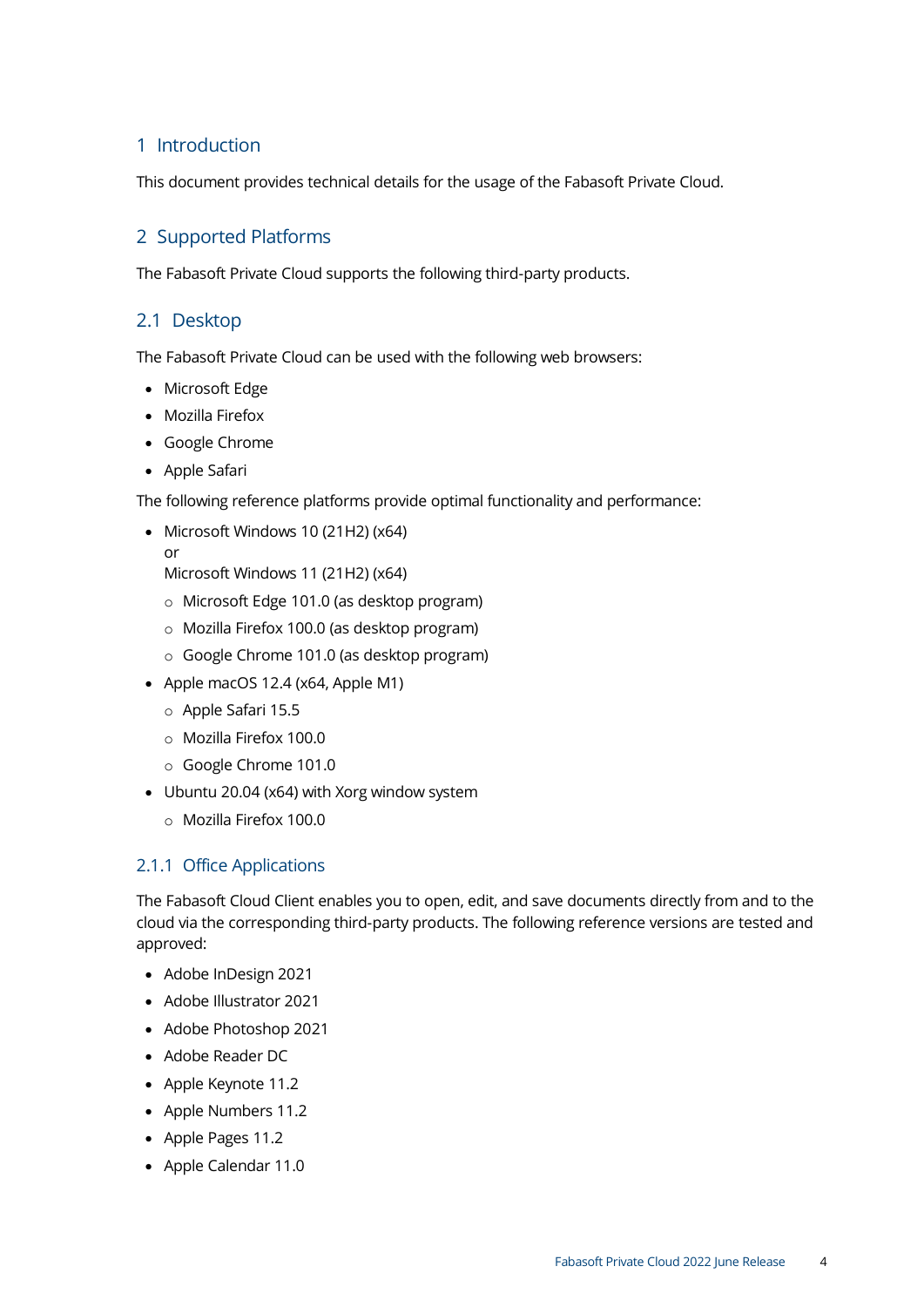- Autodesk AutoCAD 2021 / 2022
- HCL Notes 11.0
- LibreOffice 7.2.7
- Microsoft Excel 2019 / 2021 / 365 (Desktop Version) / for the Web
- Microsoft Outlook 2019 / 2021 / 365 (Desktop Version)
- Microsoft PowerPoint 2019 / 2021 / 365 (Desktop Version) / for the Web
- Microsoft Project 2019 / 2021
- Microsoft Visio 2019 / 2021 / for the Web
- Microsoft Word 2019 / 2021 / 365 (Desktop Version) / for the Web
- Microsoft Excel for Mac 2021
- Microsoft Outlook for Mac 2021
- Microsoft PowerPoint for Mac 2021
- Microsoft Word for Mac 2021
- Mozilla Thunderbird 91.9

**Note:** Microsoft Office 365 Business or Education is required for using Microsoft Office Online.

#### <span id="page-4-0"></span>2.1.2 Multimedia Files

It is possible to play back multimedia files directly in the current versions of the following web browsers.

| Web browser     | <b>Supported formats</b>                      |
|-----------------|-----------------------------------------------|
| Microsoft Edge  | Audio: MP3, Wav, Ogg<br>Video: MP4, WebM, Ogg |
| Mozilla Firefox | Audio: MP3, Wav, Ogg<br>Video: MP4, WebM, Ogg |
| Google Chrome   | Audio: MP3, Wav, Ogg<br>Video: MP4, WebM, Ogg |
| Apple Safari    | Audio: MP3, Wav<br>Video: MP4                 |

The specific formats that are supported by your web browser can be found here:

<https://caniuse.com/#search=audio%20format>

<https://caniuse.com/#search=video%20format>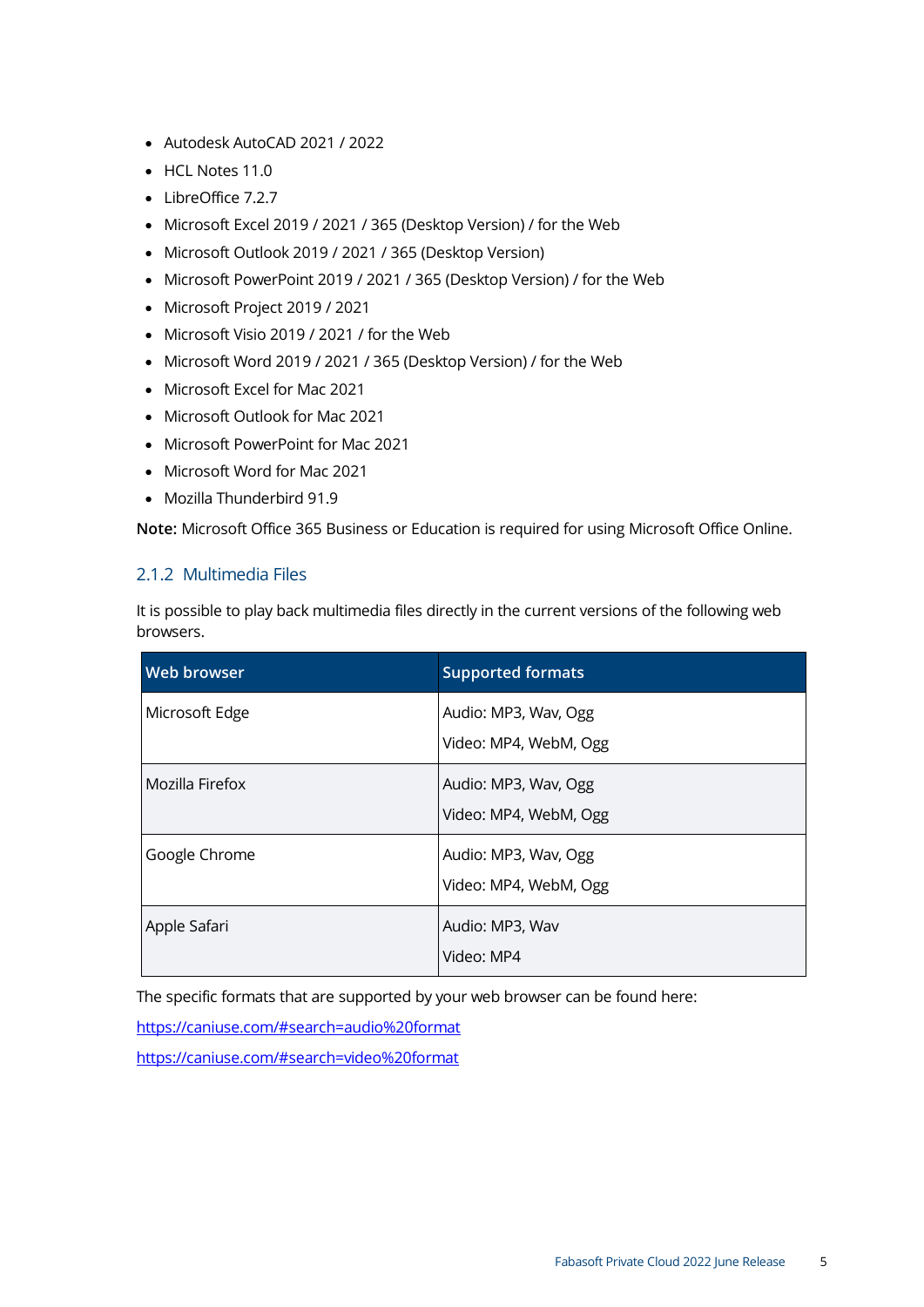#### <span id="page-5-0"></span>2.1.3 3D/CAD/BIM Files

The following file formats can be displayed in the 3D viewer and as preview images:

- dae Sony Interactive Entertainment - Digital Asset Exchange File (Collada)
- dwg Autodesk - AutoCAD Drawing Database File
- dxf
	- Autodesk AutoCAD Drawing Exchange Format File
- fbx Autodesk - Autodesk Interchange File
- gltf Khronos Group - GL Transmission Format File
- $\bullet$  ifc  $(3x2)$ BuildingSMART - Industry Foundation Classes File
- igs, iges Standard - Initial Graphics Exchange Specification File
- ipt Autodesk - Inventor Part File
- jt Siemens PLM Software - JT Open CAD File
- obj Wavefront Technologies - Wavefront 3D Object File
- stp, step Standard - Standard for the Exchange of product model data
- stl 3D Systems - Stereolithography File
- $\bullet$  wrl Community Standard - VRML World

**Note:** The scope of services may differ depending on the product purchased.

#### <span id="page-5-1"></span>2.2 Mobile Devices

The following reference platforms provide optimal functionality and performance.

#### <span id="page-5-2"></span>2.2.1 Web Browser

- Tablets/Phones with iPadOS/iOS 15.5 Apple Safari (version corresponding to the supported operating system)
- Tablets/Phones with Android 12 Google Chrome 101.0 (setting: mobile version)

#### <span id="page-5-3"></span>2.2.2 Fabasoft Cloud App

- Tablets/Phones with iPadOS/iOS 15.5
- Tablets/Phones with Android 12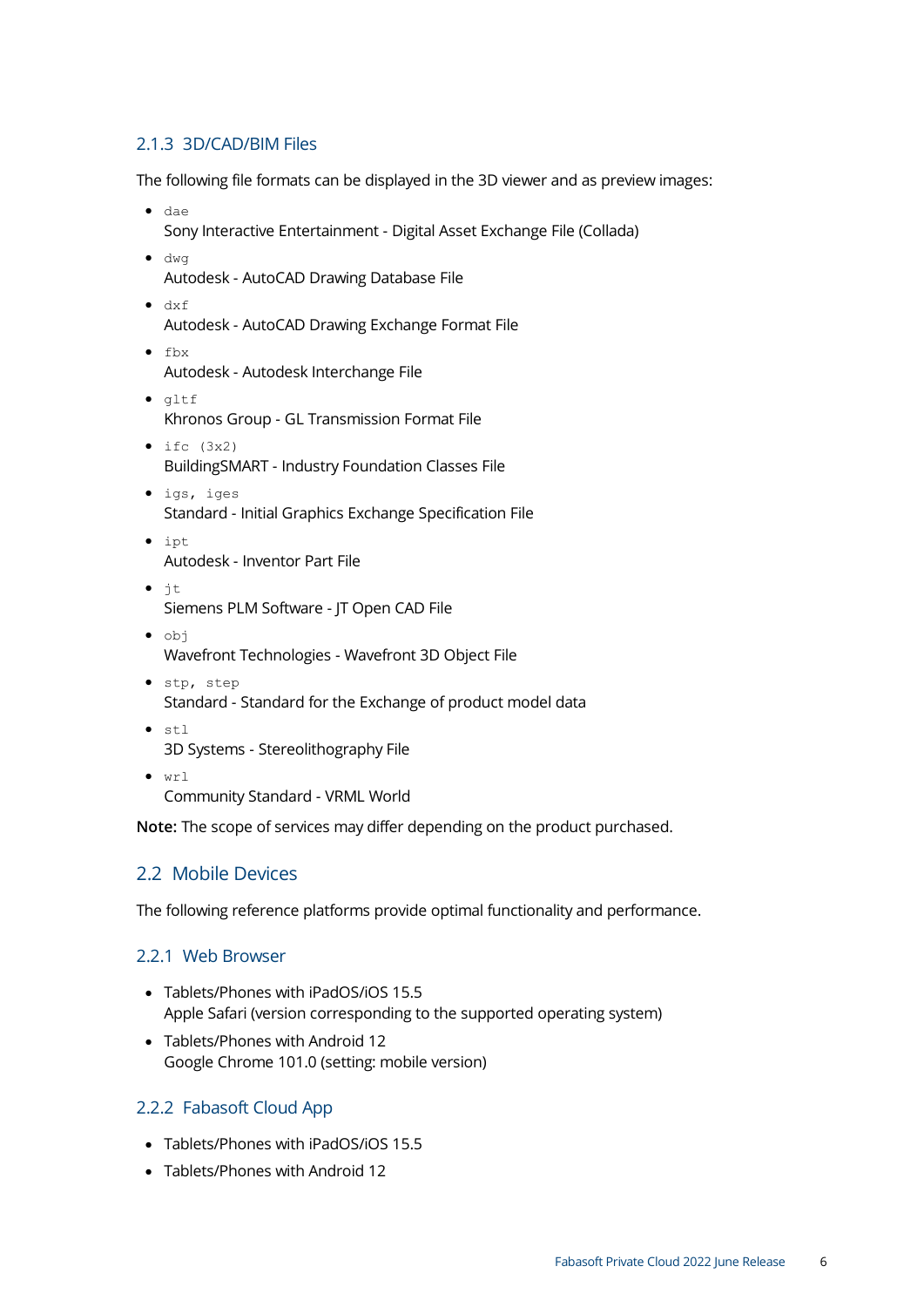# <span id="page-6-0"></span>2.3 Accessibility

Accessibility is a core concept of the Fabasoft Private Cloud. The product employs assistive technologies such as screen readers and screen magnifiers based upon these standards:

- Accessible Rich Internet Applications (WAI-ARIA) 1.0
- Web Content Accessibility Guidelines (WCAG) 2.0, ISO/IEC 40500:2012, Conformity Level AA
- ISO 9241-171:2008 Guidance on software accessibility

The following screen readers are recommended for using the Fabasoft Private Cloud:

- Microsoft Windows
	- o NVDA (NonVisual Desktop Access)
	- o JAWS 2022
- Apple iPhone/iPad
	- o VoiceOver (Fabasoft Cloud App)
- Android
	- o TalkBack (Fabasoft Cloud App)

**Note:** VoiceOver and TalkBack provide only limited support for WAI-ARIA. Consequently, the web browser user interface cannot be used with these screen readers.

#### Accessibility Exceptions

The following functions are partially or entirely non-accessible:

- BPMN Editor
- Document View
- Content of Widgets
- New Events in Teamrooms
- Adjusting Images
- Adjusting Screenshots (Support Button)
- Menus in List Cells
- Manual Sorting of Lists

More information on the restricted functions and alternatives thereto are available in the user help chapter "Accessibility Exceptions".

#### <span id="page-6-1"></span>2.4 Conversion Service

Extracting video and audio metadata is supported for the following file types:

- audio  $(mp3, oqq, wav)$
- <span id="page-6-2"></span>• video (mp4, mov, flv, webm, avi, wmv)

#### 3 The Fabasoft Cloud Client

The Fabasoft Cloud Client is necessary for seamlessly integrating with desktop productivity tools, such as Microsoft Office or LibreOffice. The Fabasoft Cloud Client is available on all reference platforms listed in chapter [2.1](#page-3-2) "[Desktop](#page-3-2)".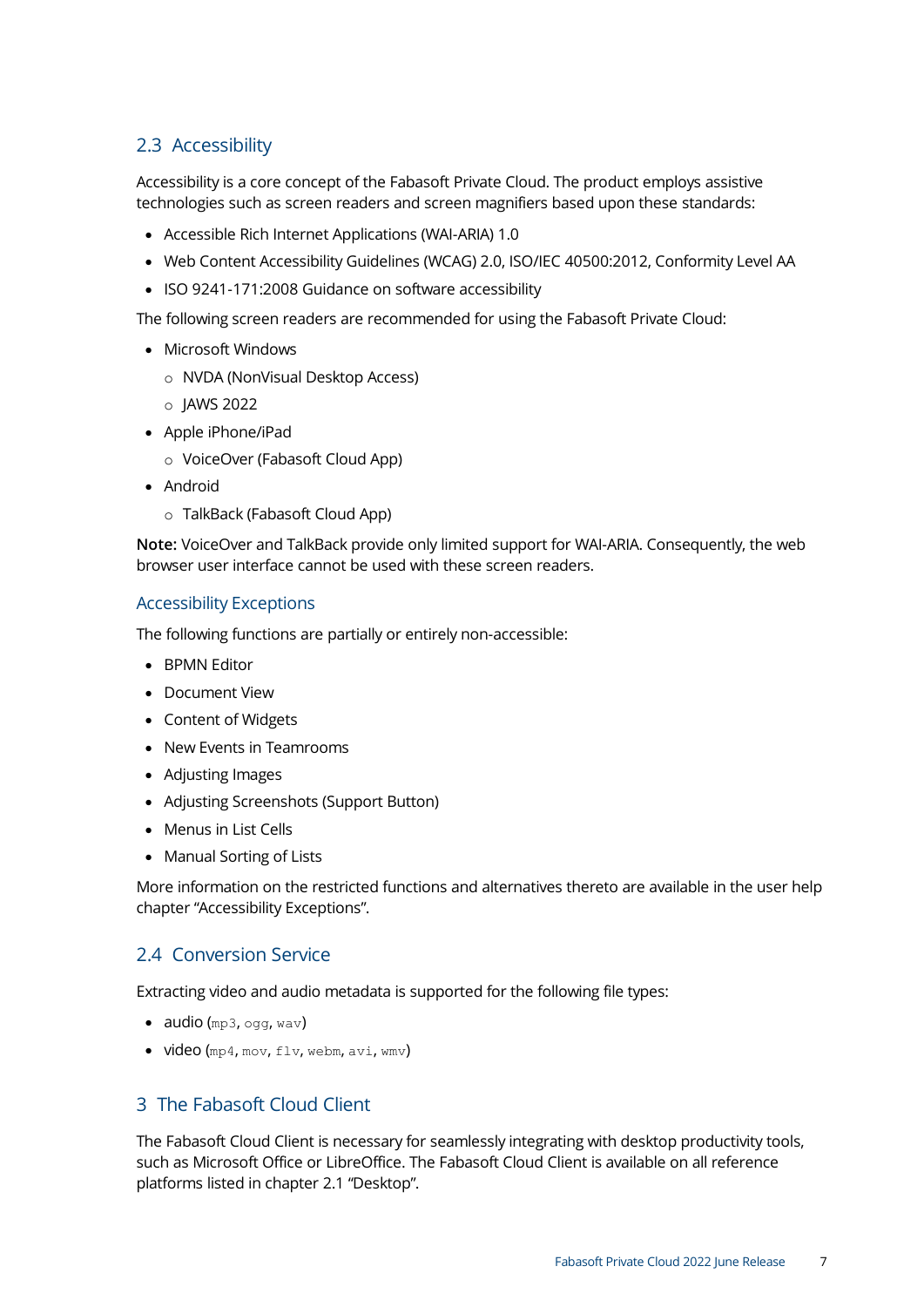If the Fabasoft Cloud Client is installed, you have the following upload options:

| <b>Web Browser</b>                            | <b>Drag and Drop</b>                                                                       | <b>Copy and Paste</b>                                                                   | "Upload" Action |
|-----------------------------------------------|--------------------------------------------------------------------------------------------|-----------------------------------------------------------------------------------------|-----------------|
| Microsoft Edge<br>(Microsoft Windows)         | Multiple files and<br>folders<br>E-mails, contacts and<br>events from Microsoft<br>Outlook | Multiple files and folders<br>E-mails, contacts and<br>events from Microsoft<br>Outlook | Multiple files  |
| <b>Mozilla Firefox</b><br>(Microsoft Windows) | Multiple files and<br>folders                                                              | Multiple files and folders<br>E-mails, contacts and<br>events from Microsoft<br>Outlook | Multiple files  |
| <b>Mozilla Firefox</b><br>(Ubuntu)            | Multiple files and<br>folders                                                              | Multiple files and folders<br>SMB shares are not<br>supported                           | Multiple files  |
| <b>Mozilla Firefox</b><br>(Apple macOS)       | Multiple files and<br>folders                                                              | Multiple files and folders                                                              | Multiple files  |
| Apple Safari<br>(Apple macOS)                 | Multiple files and<br>folders                                                              | Multiple files and folders                                                              | Multiple files  |
| <b>Google Chrome</b><br>(Microsoft Windows)   | Multiple files and<br>folders<br>E-mails, contacts and<br>events from Microsoft<br>Outlook | Multiple files and folders<br>E-mails, contacts and<br>events from Microsoft<br>Outlook | Multiple files  |
| <b>Google Chrome</b><br>(Apple macOS)         | Multiple files and<br>folders                                                              | Multiple files and folders                                                              | Multiple files  |

If the Fabasoft Cloud Client is not installed, you have the following upload options:

| <b>Web Browser</b>                    | <b>Drag and Drop</b>                                            | "Upload" Action |
|---------------------------------------|-----------------------------------------------------------------|-----------------|
| Microsoft Edge<br>(Microsoft Windows) | Multiple files and folders<br>E-mails from Microsoft<br>Outlook | A single file   |
| <b>Mozilla Firefox</b>                | Multiple files and folders                                      | A single file   |